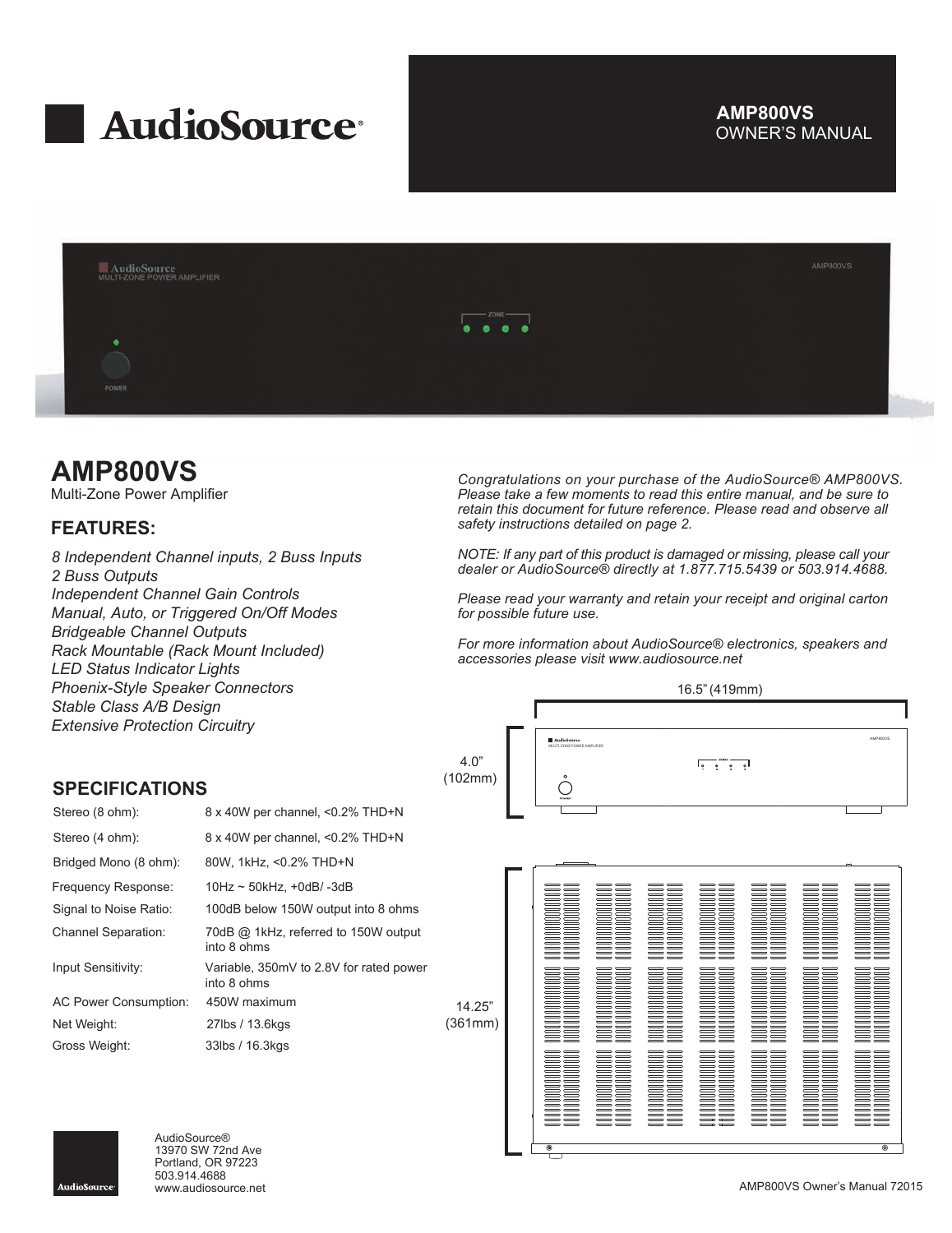# **CAUTION**

**RISK OF ELECTRICAL SHOCK DO NOT OPEN**



CAUTION: TO REDUCE THE RISK OF ELECTRIC SHOCK, DO NOT REMOVE THE COVER. NO USER SERVICABLE PARTS INSIDE. REFER SERVICING TO QUALIFIED PERSONNEL!

EXPLANATION OF SAFETY SYMBOLS



The exclamation point within an equilateral triangle is intended to alert the user of the presence of important operating and maintenance (servicing) instructions in the literature accompanying the appliance.

The lightning flash with the arrowhead symbol within an equilateral triangle is intended to alert the user to the presence of uninsulated "dangerous voltage" within the products' enclosure that may be of sufficient magnitude to constitute a risk of electric shock to persons.

## **IMPORTANT SAFETY INSTRUCTIONS**

- WARNING: TO PREVENT FIRE OR SHOCK HAZARD, DO NOT EXPOSE THIS APPLIANCE TO RAIN OR MOISTURE. THE APPARATUS SHALL NOT BE EXPOSED TO DRIPPING OR SPLASHING AND THAT OBJECTS FILLED WITH LIQUIDS, SUCH AS VASES, SHALL NOT BE PLACED ON APPARATUS.
- WARNING: TO PREVENT FIRE OF SHOCK HAZARD, DO NOT USE THIS PLUG WITH AN EXTENSION CORD, RECEPTACLE OR OTHER OUTLET UNLESS THE BLADES CAN BE FULLY INSERTED TO PREVENT BLADE EXPOSURE.
- WARNING: THE MAINS PLUG IS USED AS DISCONNECT DEVICE. THE DISCONNECT DEVICE SHALL REMAIN READILY AVAILABLE.
- WARNING: ONLY USE ATTACHMENTS OR ACCESSORIES SPECIFIED OR PROVIDED BY THE MANUFACTURER.
- 1. Read these instructions.
- 2. Keep these instructions.
- 3. Heed all warnings.
- 4. Follow all instructions.
- 5. Do not use this apparatus near water.
- 6. Clean only with dry cloth.
- 7. Do not block any ventilation openings. The ventilation should not be impeded by covering the ventilation openings with items such as newspaper, table cloths, curtains etc. Install in accordance with the manufacturer's instructions.
- 8. Do not install near heat sources such as radiators, heat registers, stoves, or other apparatus (including amplifiers) that produce heat. No open flame sources, such as lighted candles, should be placed on the apparatus.
- 9. Do not defeat the safety purpose of the polarized or grounding type plug. A polarized plug has two blades with one wider than the other. A grounding type plug has two blades and a third grounding prong. The wide blade or third prong is provided for your safety. If the provided plug does not fit into your outlet, consult an electrician for replacement of the obsolete outlet.
- 10. Protect the power cord from being walked on or pinched particularly at the plugs, convenience receptacles, and at the point of exit from the apparatus.
- 11. Only use attacheements/accessories specified by the manufacturer.
- 12. Use only with the cart, stand, tripod, bracket, or table specified by the manufacturer, or sold with the apparatus. When a cart or rack is used, use caution when moving the cart/apparatus combination to avoid injury from tip-over.



- 13. Unplug the apparatus during lightning storms or when unused for long periods of time.
- 14. Refer all servicing to qualified personnel. Servicing is required when the apparatus has been damaged in any way, such as power supply cord or plug is damaged, liquid has been spilled or objects have fallen into the apparatus has been exposed to rain or moisture, does not operate normally, or has been dropped.
- 15. WARNING: To reduce the risk of fire or electric shock, do not expose this apparatus to rain or moisture. The apparatus shall not be exposed to dripping or splashing and that objects filled with liquids, such as vases, shall not be placed on apparatus.
- 16. WARNING: The mains plug/appliance coupler is used as disconnect device, the disconnect device shall remain readily operable.
- 17. This equipment is a Class II or double insulated electrical appliance. It is designed in such a way that it does not require a safety connection to electrical earth.



ATTENTION: RISQUE DE CHOC ELECTRIQUE-NE PAS OUVRIR 18.

 - This lightning flash with arrowhead symbol within an equilateral triangle is intended to alert the user to the presence of non-insulated "dangerous voltage" within the product's enclosure that may be of sufficient magnitude to constitute a risk of electric shock.

 - Warning: to reduce the risk of electric shock, do not remove cover (or back) as there are no user-serviceable parts inside. Refer servicing to qualified personnel. - The exclamation point within an equilateral triangle is intended to alert the user

 to the presence of important operating and maintenance instructions in the literature accompanying the appliance.

MAGNETIC FIELD: !!CAUTION!! Do not locate sensitive high-gain equipment such as preamplifiers or tape decks directly above or below the unit. Because this amplifier has a high power density, it has a strong magnetic field, which can induce hum into unshielded devices that are located nearby. The field is strongest just above and below the unit. If an equipment rack is used, we recommend locating the amplifier(s) in the bottom of the rack and the preamplifier or other sensitive equipment at the top.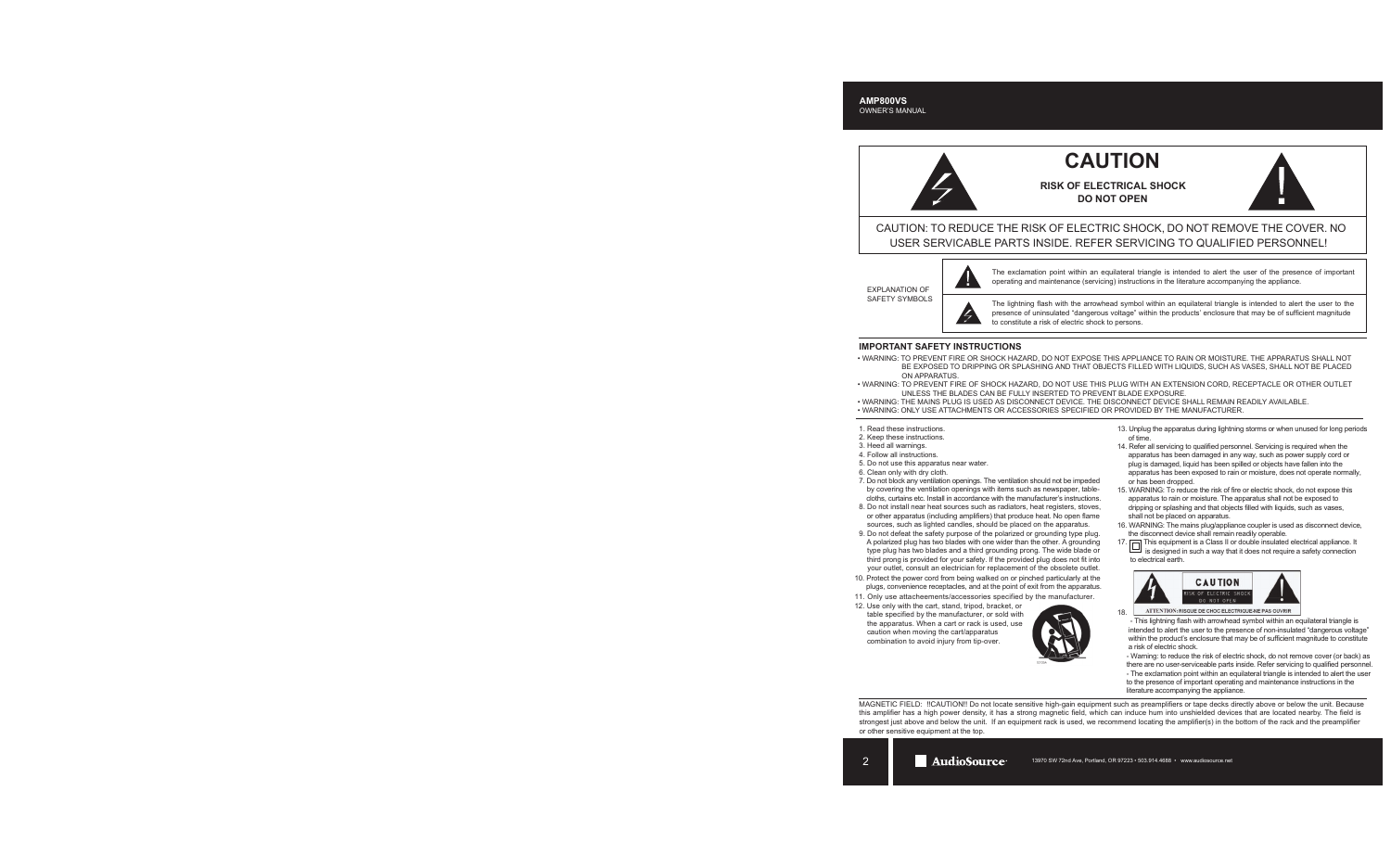



1. *Master Power Switch / Indicator LED* rront paner pusnbutton power switch turns the amplifier on and off. vinen the<br>switch is on and the indicator LED is red, the amplifier is in standby mode. The Front panel pushbutton power switch turns the amplifier on and off. When the remote turn on switch (located on the rear) is either in the "trigger" or "auto" position. When the LED is blue, the amplifier is fully active. The master power switch will turn off the amplifier no matter which power mode has been selected.

### *Zone Status Indicators*

Each pair of channels or zones has a bi-color LED to indicate its operational status. These indicators provide quick and easy troubleshooting of the system. If the circuitry determines that a channel must be shut down due to excessive heat or low impedance (a short), only the channels that are affected will be turned off causing the zone LED to turn red. The remaining zones will continue to operate and maintain a blue LED status. Once the condition has been corrected for the zone in question, the status LED will return to blue.

*Note:* When the power LED is red and the zone status LEDS are not lit (off) indicates the unit is in stand by mode.



## **REAR PANEL CONTROLS**

#### 3. *BUS Line Inputs / Outputs*

The AMP800VS has two common or BUS inputs that receives audio signals from standard line-level audio sources and sends them to any or all channels. The BUS line outputs are direct feed-through to allow the BUS inputs to be fed to other amplifiers. Be sure to use high quality RCA cables that feature low impedance, shielding and high quality connectors.

#### 4. *Remote Turn-On Switch*

This switch selects the turn-on stimuli that will put the amplifier in ready mode. "Trigger" setting relies on 3-30V AC/DC voltage going into the trigger input to activate the amplifier. "Auto" setting senses a signal on the RCA line-level inputs and automatically puts the amp in ready mode. "On" setting puts the amp constantly in ready mode so that it can be controlled by the master power switch on the front panel. In "Auto" mode, the amplifier will take approsimately 15 minutes to return from ready to standby mode.

#### 5. *Trigger Input / Output*

The trigger input is a handy feature when connecting the amplifier to an automated audio system. The 3.5mm miniplug jack will accept a 3-30V AC/DC output from another device, or from a separate power supply. When the trigger input is energized, the amp turns from standby to ON mode. When using the AMP800VS with a receiver without a trigger output, the voltage can come from a 12V wall wart (3.5mm tip-positive connector) plugged into the receiver's switched outlet and the trigger input. The AMP800VS can also provide an output trigger voltage (12DC @500mA max.) to turn on and off other devices in the audio system. When the amplifier turns off (standby mode), the voltage will drop to zero.

#### 6. *Channel Gain Control*

Each channel has its own independent level adjustment. This allows the output level of each speaker to be perfectly matched to its area. It can also be used to limit the maximum audio level in a certain area.

#### *Bridging Switch* 7.

By simply flipping a single switch, two channels can be combined to increase the total power output. This is helpful when extra power is needed in certain areas.

*Note:* The minimum impedance for bridged channels is 8 ohms. Also, please observe the proper speaker wiring when bridging channels. Input selection and volume settings for bridged channels will be controlled by the left channel. "BR" is bridged mode and "ST" is non-bridged or stereo mode.

## 8. *Input Selection Switch*

Each channel is capable of delivering the source from many inputs. The three main inputs are BUS 1, BUS 2 and LINE IN. The selection for these inputs is done via the Input Selection switch associated with each channel. Select the desired source input. Set the Input Selection switch to BUS 1 (will play source connected to the BUS 1 input), BUS 2 (will play source connected to the BUS 2 input) or LINE IN (will play source connected to that channel's LINE IN).

#### 9. *Speaker Output Terminals*

The AMP800VS uses high quality Phoenix style connectors for the speaker connections. Use 14-18 gauge stranded two-conductor loudspeaker wire. Ensure that at least 2 inches of each conductor are separated. Strip away ¼ inch of insulation from each conductor. Connect the appropriate conductor to each screw terminal, observing correct polarity. Also, please observe proper speaker wiring when bridging channels.

#### 10. *Individual Channel Input*

All twelve channels have their own dedicated input that allows the connection of audio sources in addition to the common BUS inputs. This is useful when using the AMP800VS with an audio matrix switcher.

#### 11. *AC Voltage Switch*

The unit is set at the factory for 115V U.S. operation; simply connect the included IEC power cord to your wall outlet. For 230V operation, move the voltage selector switch to the 230V position. When operating at 230V the internal fuse located in the IEC socket should also be changed. In most 230V applications a separate power cord will be required and is not included.

#### *IEC Power Connector* 12.

The unit comes with an IEC jack that permits removal of the AC power cord. This allows the flexibility of changing the power cord for different countries. The IEC socket also houses the main fuse holder. Plug the power cord supplied with the amplifier into the amplifier and a wall outlet or appropriate surge protector.

*CAUTION:* DO NOT plug the amplifier's power cord into a switched outlet, such as what is provided on some Surround Receivers. If you wish to have the amplifier turn on when the Receiver is powered up, use one of the power modes, such as Trigger or Auto.